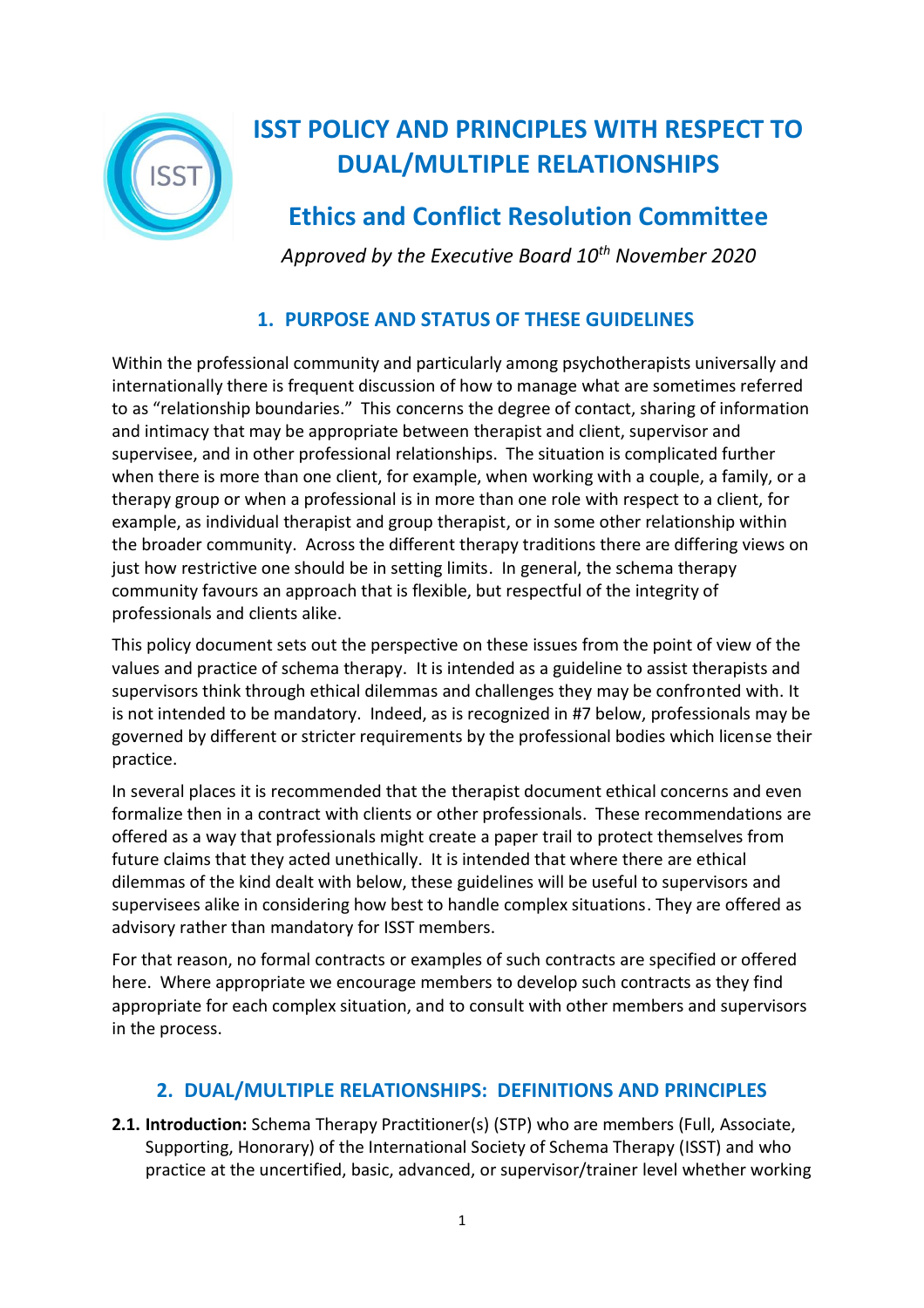with individuals, couples, families or groups, and as primary therapists or as auxiliaries, seek to establish ethical and collaborative relationships with clients, supervisees, colleagues, organizations, and the community. Ethical and collaborative relationships are relationships that are based in safety and trust. Aware of the complexity of clinical, supervisory, professional, and social relationships, and how trust can be eroded, STPs seek to be knowledgeable of the issues concerning dual /multiple relationships. A dual/multiple relationship exists when there is a situation where multiple roles exist between a therapist, and another mental health practitioner or client. The responsibility for establishing and maintaining boundaries while participating in clinical, supervisory, professional and social relationships, particularly those relationships of a dual/multiple nature, resides with the practitioner. This document provides definitions and guidelines regarding Client-STP relationships and supervisee-STP relationships to assist members of ISST in the management of dual/multiple relationships.

- **2.2.** *Standards Regarding Clients.* STPs have a duty of care towards their clients, who may be vulnerable, and as such, they must maintain the highest regard for their welfare and safety. STPs need to be alert to (real or perceived) risk factors in their professional practice. STP also need to be sensitive to the complex ethical and legal issues of dual/multiple relationships, which may lead to (real or perceived) conflicts of interest and exploitation of clients.
- **2.3.** *Standards Regarding Supervisees.* STPs certified at the supervisor/trainer level maintain a responsibility towards their supervisees that they are sufficiently experienced, competent and appropriately trained to provide supervision. When STPs are not sufficiently trained in an area of clinical practice, they should recommend other supervisors who do hold competence in that practice area. Practitioners may offer supervision to professional colleagues and organizations in line with their competencies. STPs need to be sensitive with regard to having personal relationships with their supervisees, which could adversely affect integrity and objectivity.
- **2.4.** *Informed consent.* It is a normal part of the practice of STPs that they alert clients and supervisees to the ethical aspects of their relationship with the STP and that clients and supervisees give informed consent in writing to the general conditions of that relationship and to the nature of the treatment or supervision being offered. Where there are potential conflicts of interest related to dual or multiple relationships, of the kind addressed in this document, STPs should consider including reference to them as part of these informed consent procedures. It is important that such consent, given my clients or suprvisees, is *voluntary (*the decision to either consent or not to consent must be made by the client/supervisee and must not be influenced by pressure from the STP other professional staff, friends or family), and *informed* (clients/supervisees must be given all of the relevant information, including that related to benefits and risks). Clients/supervisees must also have the *capacity* to give consent, which means they are understand the information given to them and can use it to make an informed decision.

#### **2.5. Definitions**

This paragraph provides formal definitions of various terms used in the document.

*Auxiliaries.* Mental health professionals other than psychotherapists who are working as a member of a multidisciplinary treatment team. These include, for example, creative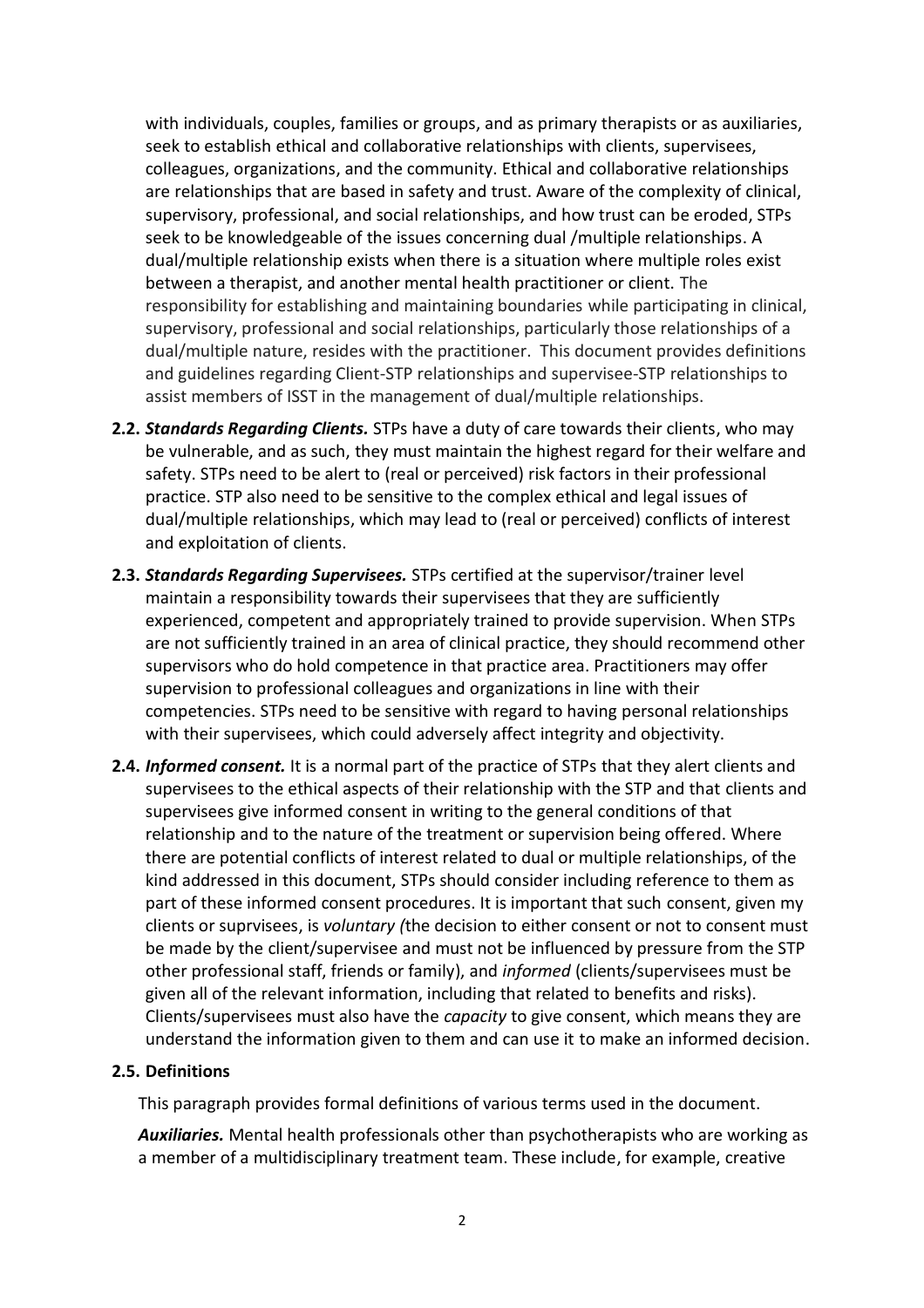arts therapists (art, drama, music, movement, nonverbal, psychomotor, etc.), psychiatric nurses, social workers, occupational therapists and physiotherapists.

*Boundaries.* The guidelines, limits or expectations regarding safety and respect that a person holds towards themselves, and others.

*Client.* An individual who contracts for a therapeutic service from a STP.

*Conflict of interest.* A situation that arises within the context of a client-STP relationship or a supervisee-STP relationship where the concerns of the two individuals are incompatible.

*Couple.* Two individuals who are in a relationship who contract for therapeutic services from a STP.

*Dual/multiple Relationships.* A dual/multiple relationship exists when there is a situation where multiple roles exist between a therapist, and another mental health practitioner or client. Dual/multiple relationships arise when a STP functions within two concurrent roles, professionally or socially, with clients, supervisees, and/or colleagues, in private practice, outpatient and larger clinical arenas, organizations including those that are religiously/spiritually based, and in the community.

*Exploitation.* Within the context of a Client-STP relationship or a supervisee-STP relationship where the STP disregards guidelines or expectations of safety and respect in order to derive financial or personal benefit.

*Informed consent agreement.* A formal procedure whereby a client or supervisee gives informed consent to an STP with respect to the nature of treatment or supervision offered and the conditions, and potential complicating factors, that need to be taken into account (see 2.4 above).

*Power Imbalance.* A relationship where one individual in the relationship holds greater power than the other. The STP holds the power within the context of a relationship with a client, or with a supervisee, with an auxiliary within a multidisciplinary team, and, where the STP is an employer, with an employee.

*Supervisee.* A STP who contracts for supervision or consultation with a STP who has been certified at the supervisor/trainer level.

*Supervisor.* A STP who is certified at the supervisor/trainer level and who has contracted with a supervisee in order to provide supervision or consultation.

#### **3. DUAL/MULTIPLE RELATIONSHIPS: GENERAL RECOMMENDATIONS**

**3.1.** *Sexual relationships:* STPs should not engage in an intimate or sexual relationship with clients, or with family members, relatives or friends of clients who are seen in consultation. That duty of care continues **after** the STP-client relationship has ended. The period of time after the ending of the professional relationship may be indefinite or a set number of months or years and STPs should follow the guidelines of their professional body (see #5 below).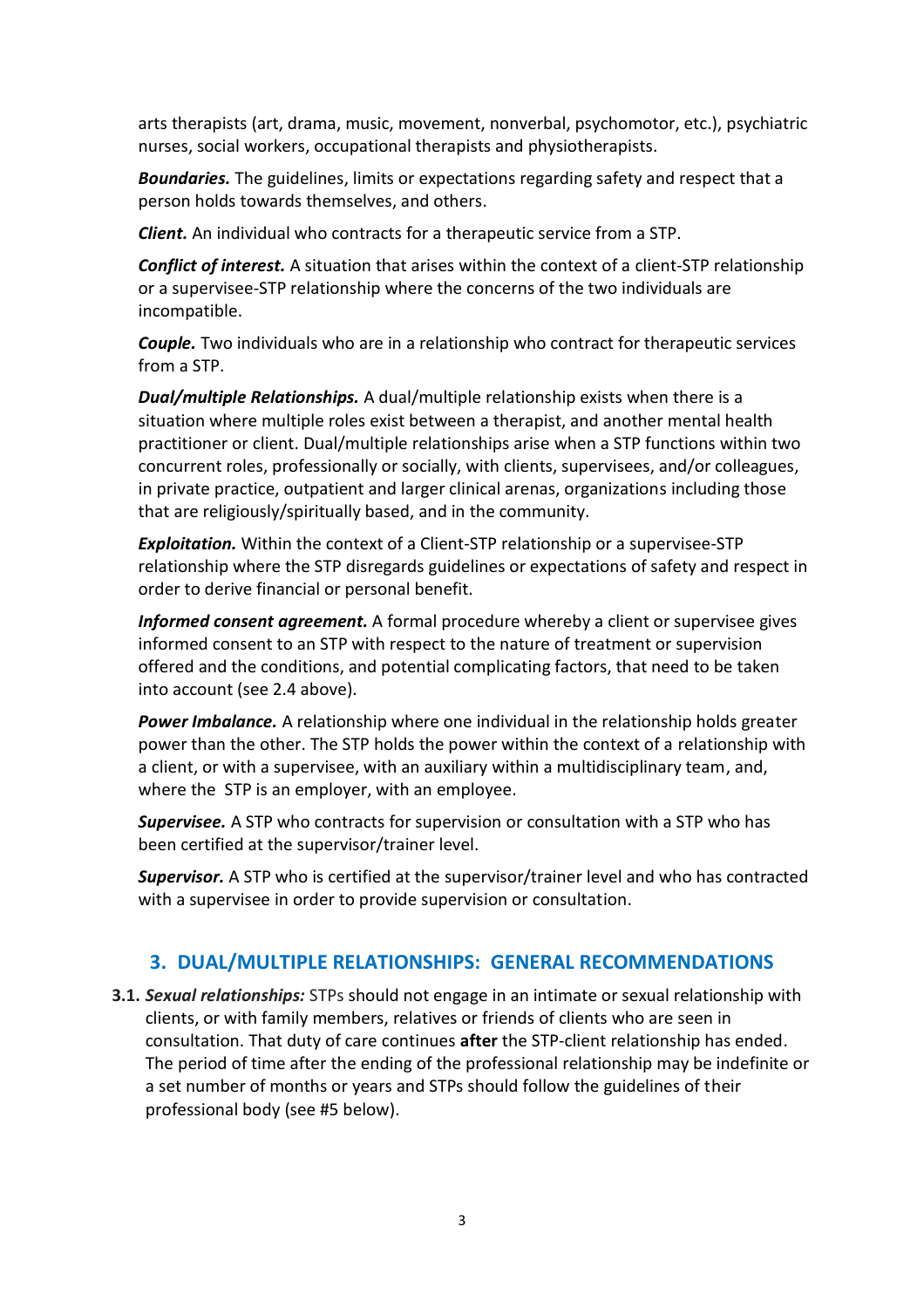- **3.2.** *Professional objectivity*: STPs should avoid forming relationships that may impair professional objectivity or otherwise lead to exploitation of or conflicts of interest with a client
- **3.3.** *Sensitivity to power imbalances:* STPs should be sensitive to the power imbalance in contexts in which they are in a position of greater power (see **2.5 Power Imbalances**). They should be particularly careful to be respectful to those they work with who are in a lower power position, and to be aware of their rights and needs.
- **3.4.** *Abusing relationships to own ends*: STPs should refrain from abusing professional relationships in order to advance their sexual, personal, financial, or other interests.
- **3.5.** *Financial aspects*: When assessing for conflict of interest in dual/multiple relationships*,*  STPs carefully evaluate any financial relationships with existing clients and/or community members where there is a potential for adversely affecting the practitionerclient relationship. For example, having a local trader as a client may be unavoidable and is unlikely to affect the practitioners' professional judgement; whereas accepting a client who is one's tenant, landlord or employee may adversely affect a STP's professional judgement.
- **3.6.** *Existing close relationships*: STPs should normally try to avoid entering into professional relationships with persons with whom they already have, or have had close personal relationships, e.g., family members and friends. Where there is no reasonable alternative, such as a lack of availability of other professionals, or the provision of a scope of care, the STP should make every effort to remain professional and objective while working with the individual they know or have known.
- **3.7.** *Care following termination of a professional relationship:* STPs should recognize that conflicts of interests and inequity of power may still remain after professional relationships are formally terminated, and that professional responsibilities may still apply.
- **3.8.** *Addressing a problem:* If a STP finds that, due to unforeseen factors, a potentially harmful multiple relationship has arisen, the STP takes reasonable steps to resolve it with due regard for the best interests of the affected person and maximal compliance with the Ethics Code;
- **3.9.** *Terminating a relationship:* A STP may determine that the best course of action is to discontinue providing therapeutic services to their client. If this decision is made, the STP manages the termination and/or referral process in a sensitive and responsible manner.
- **3.10.** *Leadership roles*: When acting as leaders in clinical or managerial roles, STPs should maintain sensitivity to boundaries and issues related to power imbalance, and possible abuse within these relationships. Where STPs are in a position of power/leadership with individuals, it is particularly important that they exercise caution and consider the possible issues which may arise from developing personal relationships; it may be necessary to seek supervision, when necessary and appropriate.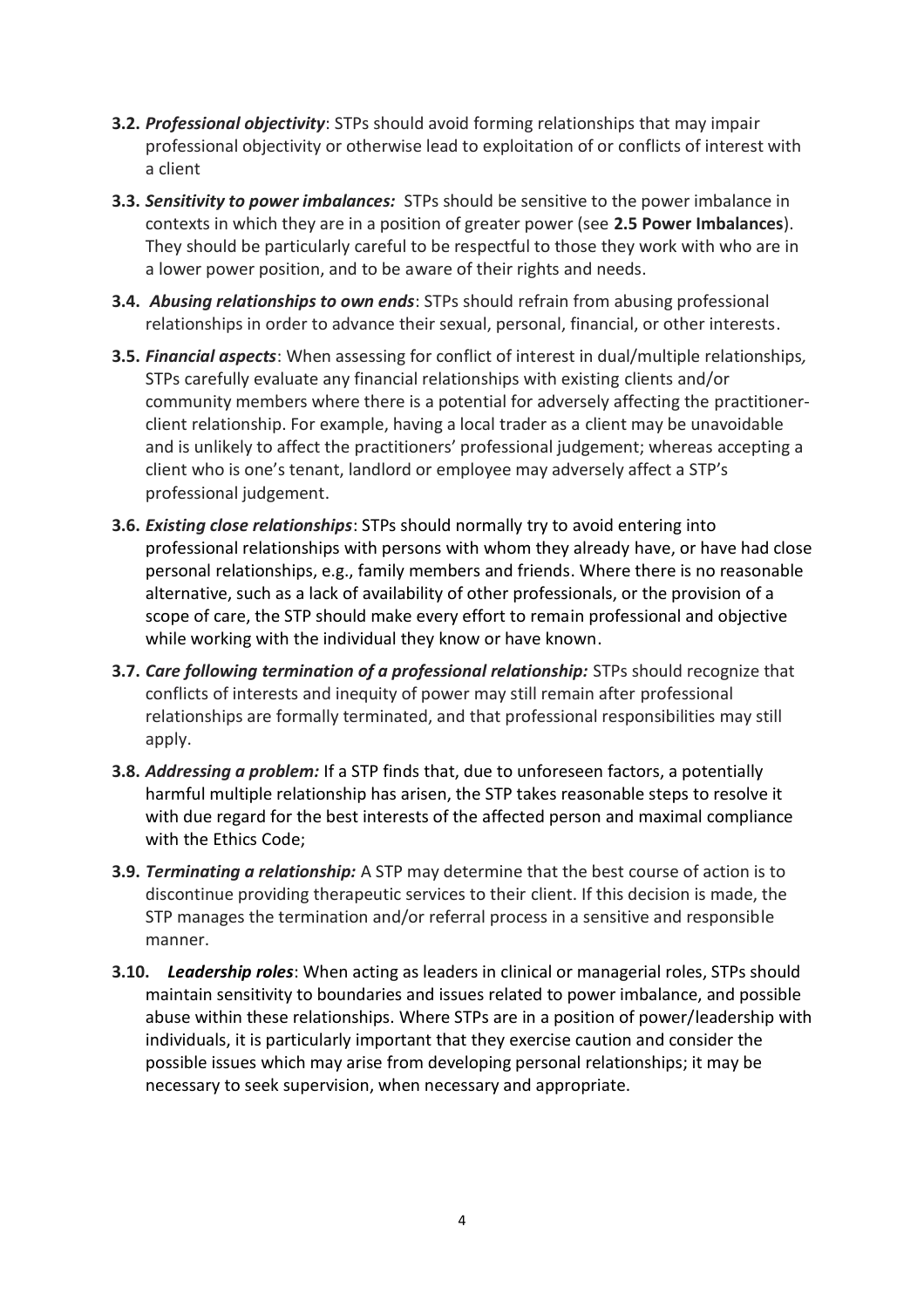## **4. THE SCHEMA THERAPY PRACTITIONER AND CLIENTS**

- **4.1.** *Dual/multiple relationships in private practice and/or clinical settings.* STP develop dual/multiple relationships when, for example:
	- a. A prior relationship to the therapeutic contract has been established;
	- b. When treating multiple members of the same family;
	- c. When consulting with a couple and then meeting with each partner individually;
	- d. When referring existing clients to a group led or co-led by the STP;
	- e. When providing individual therapy to individuals who are part of a therapy group for which the STP is a therapist;
	- f. When conferring with partners or friends of an existing client; and,
	- g. When practicing within rural and remote settings where the potential risk associated with a person receiving no therapeutic service is greater than the potential risk of providing therapeutic service.
- **4.2.** *Dual/multiple relationships in the larger clinical or social community.* Dual/multiple relationships can occur when STPs:
	- a. Establish therapeutic relationships with clients, who are professionally trained or employed as therapists, and who later transition to become colleagues or partners (i.e., as STP, co-authors on grants, publications, or books, policy development and design, etc.);
	- b. Consult or are employed by a school, or other types of non-profit organizations;
	- c. Consult with religious, or spiritual organizations where the STP is also a member or pastoral associate;
	- d. Consult with religious, or spiritual organizations where a family member of the STP is a member or pastoral associate; and,
	- e. Are members of social clubs, gyms, or professional organizations.
- **4.3.** *Dual/multiple relationships in the broader community***.** Dual/multiple relationships can arise when STPs
	- a. are in a professional role with an individual and maintain a concurrent relationship with another individual closely associated with or related to the person with whom the psychologist has the professional relationship; and,
	- b. Promise to enter a relationship in the future with the person or a person closely associated with or related to a person with whom the psychologist has the professional relationship.
- **4.4.** *General guidelines with respect to dual/multiple Relationships.* Where a dual/multiple relationship cannot be appropriately avoided, the STP should consider taking the following steps: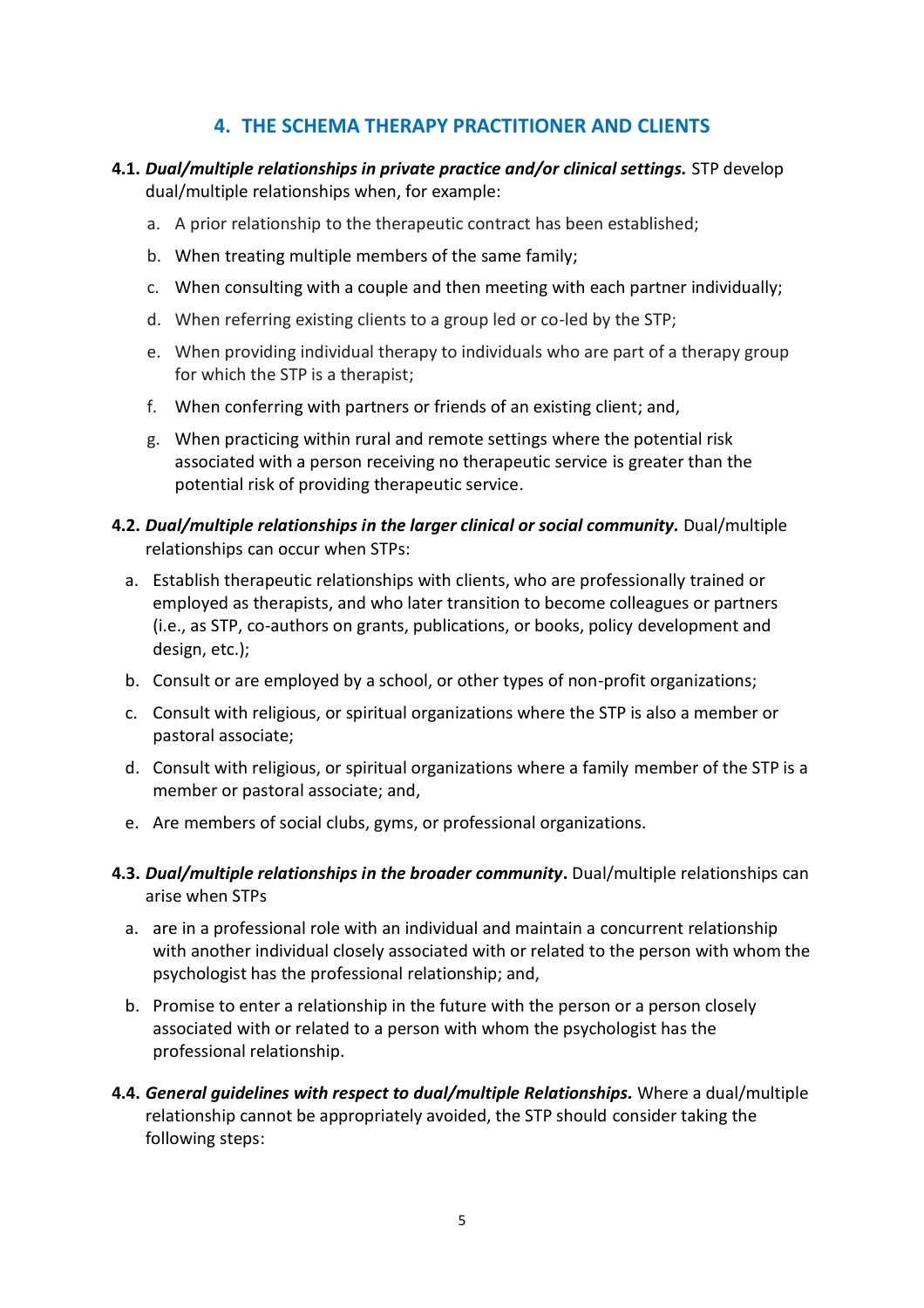- a. Prepare an informed consent agreement that documents the nature of the dual/multiple Relationship, and procedures for the keeping of professional boundaries, and confidentiality;
- b. Discuss and document in the informed consent agreement how encounters outside of the office setting will be handled;
- c. Discuss and document strategies for monitoring and responding to boundary issues as they arise;
- d. Obtain a signed copy of the informed consent agreement from the client, and from each person in the couple, family or group, and document any pertinent issues, and,
- e. Consult with a senior clinician who has knowledge and understanding of the situation and context in order to clarify and support the existence of the dual/multiple relationship, and document the discussion and any conclusions reached.
- **4.5.** *Guidelines specific to couples and families.* The STP should consider taking the following steps:
	- a. Prepare an informed consent agreement that clarifies which individuals are clients;
	- b. Clarify in the informed consent agreement the nature of the relationship the STP will have with each person;
	- c. Clarify in the informed consent agreement that the STP will not hold a potentially conflicting role such as therapist and witness for one party in divorce or family court proceedings.
	- d. Summarize the pertinent issues in a separate document.
	- e. If the STP is called upon to assume such a role, the STP takes reasonable steps to abstain or withdraw from this role.
- **4.6.** *Guidelines specific to group therapy***.** When conducting group therapy, the STP should consider taking the following steps:
	- a. Prepare an informed consent agreement which describes the therapeutic services offered to persons in the group setting;
	- b. Describe in the informed consent agreement the roles and responsibilities of all parties and the limits of confidentiality;
	- c. Clarify in the informed consent agreement that the STP may assess individuals at the beginning of the group, and at regular intervals, whilst they are receiving group therapy.

#### **4.7.** *Guidelines specific to rural and remote settings.* The STP should

- a. Document reasons in support of the decision to provide therapy in the case of a prior relationship;
- b. Document the lack of alternative practitioners in rural and remote settings;
- c. Document and clarify parameters and limits for "informal consultations" outside of the therapeutic relationship.
- d. Document any other concern regarding the dual/multiple Relationship.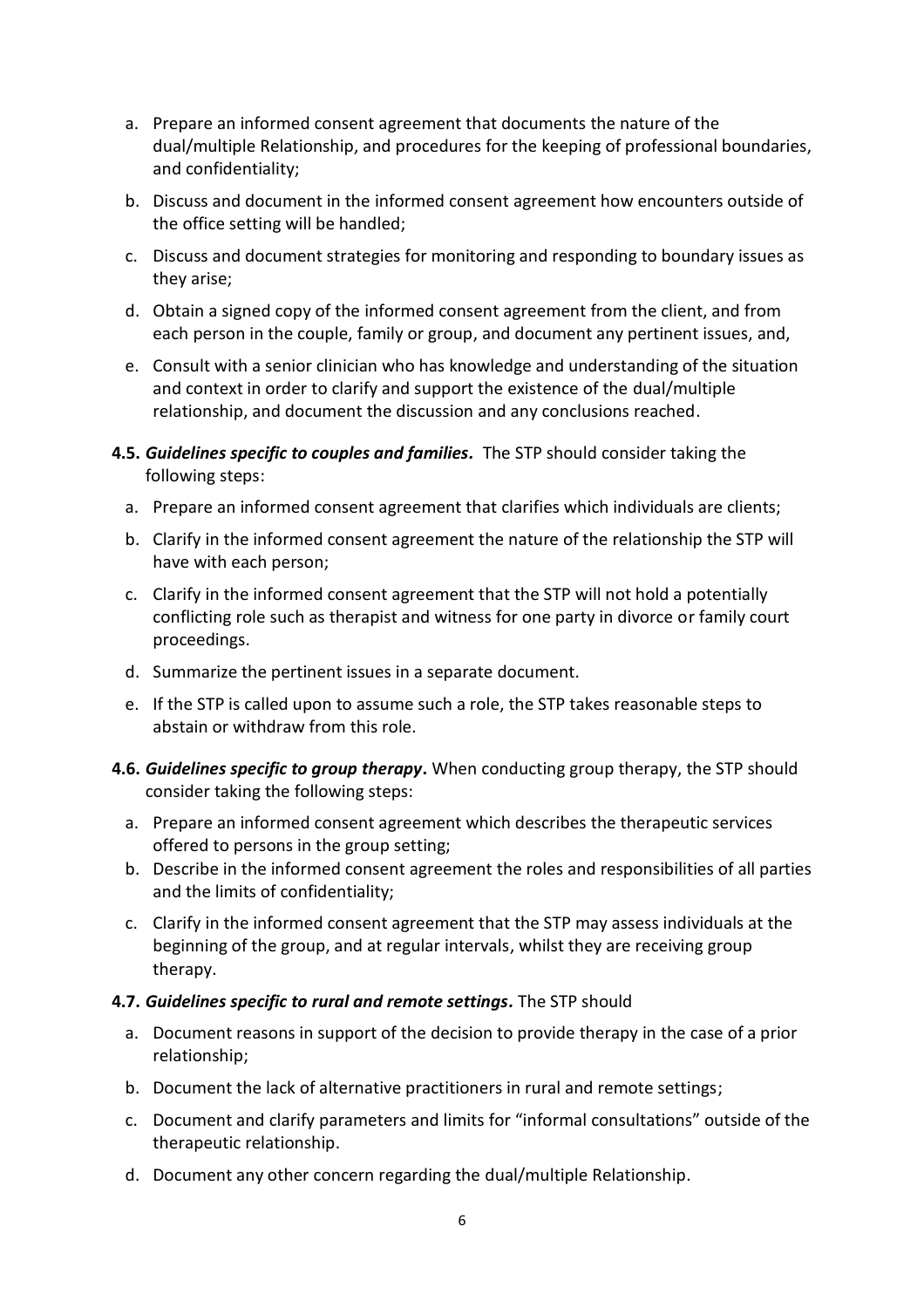### **5. THE SCHEMA THERAPY PRACTITIONER AND SUPERVISION**

**5.1.** *Background***.** Schema Therapy supervision may take the form of clinical supervision, consultation, mentoring, coaching, supervision whilst engaged in placement/work setting, tutorials and peer support. STPs may engage in one to one supervision; group supervision (facilitated or non-facilitated) or peer supervision, face to face or virtual. A STP may also be called upon to manage another Schema Therapist in a clinical, hospital or organizational setting.

STPs may select a supervisor, depending on their clinical orientation, preferred supervisory style, nature, and personal and professional needs. A STP may also consult with an experienced colleague outside their professional specialty or organization.

The nature of the supervisory relationship creates a power imbalance, even between peers. Both the STP providing supervision and the STP receiving it need to be aware of this.

Those working in independent practice, or in the absence of service-based supervision, when addressing clinical issues of under-developed clinical competency, are strongly encouraged to seek supervision or consultation with an appropriately qualified and experienced STP. Peer supervision (individual or group) is another source of collegial support and guidance.

- **5.2.** *Dual relationships in supervision***.** While this list is not exhaustive, when providing Schema Therapy supervision STPs can develop dual/multiple relationships when:
	- a. A practitioner has received therapy from the STP in the past, and after termination of the therapeutic relationship, wishes to attend a workshop or training offered by the STP;
	- b. A supervisee has received individual supervision from the STP and wishes to attend an additional training and supervision offered by the STP in an additional area of clinical competency;
	- c. The supervisee receives supervision from a STP and participates in a group, which is either led or co-led by the same STP;
	- d. The supervisee is invited by the supervisor to co-author a paper for publication or presentation for a workshop or conference; and,
	- e. The supervisee is a colleague of the supervisor and collaborates in organizational policy development and design.
- **5.3.** *Guidelines with respect to dual/multiple Relationships***.** It is recommended that STP consider the following steps:
	- a. Discuss and document the nature of the supervisee-supervisor dual/multiple relationship, the power imbalance, boundaries, and confidentiality.
	- b. Agree and document, if necessary, how encounters outside of the supervision setting will be handled.
	- c. Agree and document, if necessary, strategies for monitoring and responding to boundary issues as they arise.